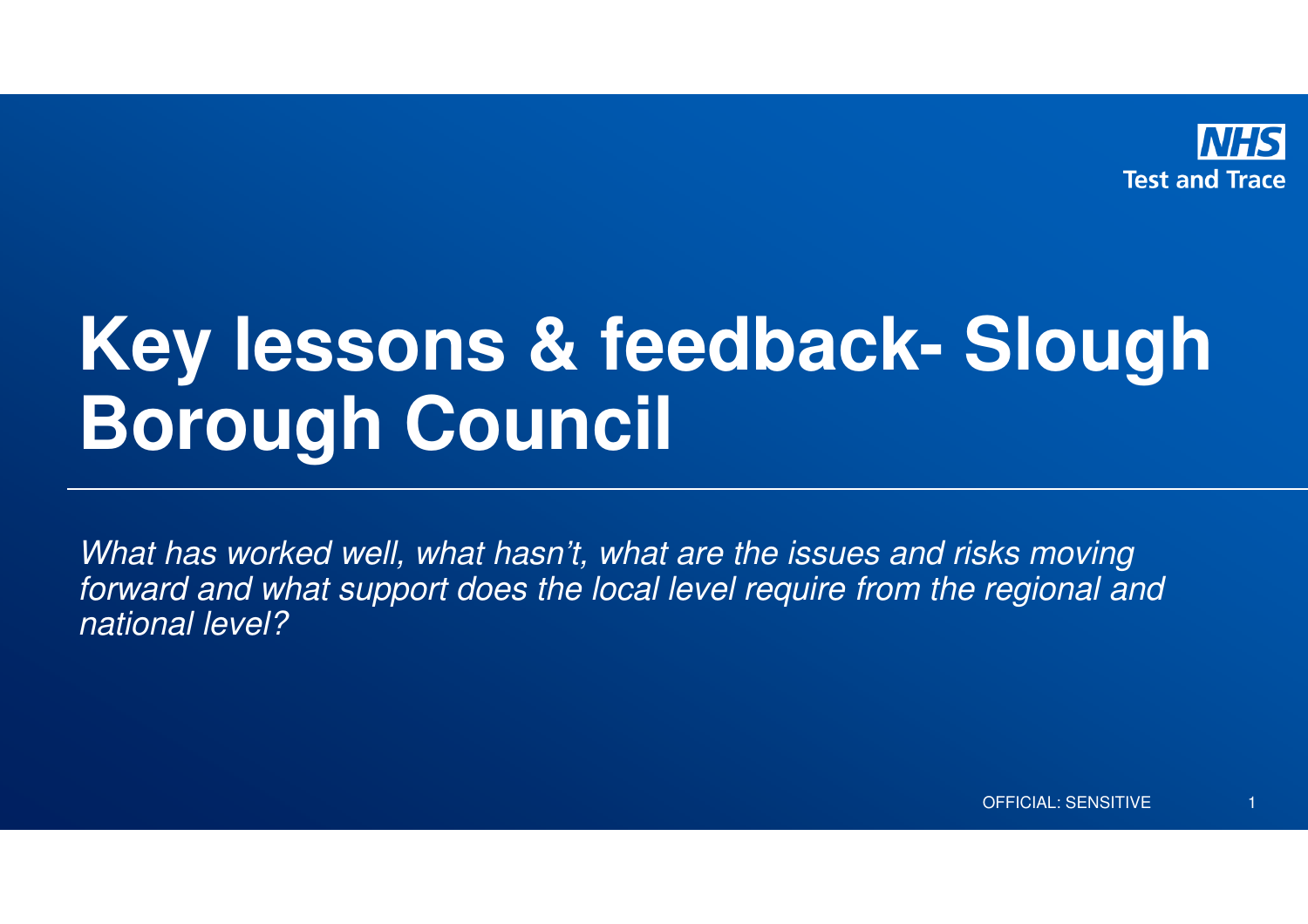

## **Key Lessons & Feedback – Community Testing**

### **Good Practice**

- • Locally accessible community testing sites have been developed that compliment the wider testing system, e.g. expanding to service different cohorts of the population and developing community collect provision.
- Comms strategy focusing on behaviour change with the desire to create a •normality around testing. The strategy has moved from informing and educating to encouraging responsibility.
- Local flexibility to respond to data/feedback and thus respond to need and •demand e.g. changing opening hours to suit demand, opening locations most accessible to populations groups where uptake has been low etc.

### **Risks**

- • Covid fatigue, misunderstanding of eligibility and testing requirement, individual/employer benefit affecting uptake. Therefore constantly evolving comms using a variety of channels with an aim to continue to influence behaviour change
- Self-isolation barrier local measures to support self-isolation being •implemented but a national focus on supporting and normalising this behaviour would be welcomed
- Recruiting suitably experienced staff for Op Centre due to lack of Council •resources

#### **Testing**

 **How would you like to see the national approach to testing developed with local authorities in the coming months?**  •

A co-designed testing system that involves local authorities from the initial planning stages opposed to late notification of changes to testing policy, with little detail around logistics, being given at the same time as public announcements.

#### **Issues**

•

 Reduced uptake compared to forecast as a result of the risks identified previously along with nationally directed programmes emerging and covering cohorts that were initially included in local modelling. The development of the local approach built in flexibility to respond accordingly.

### **Opportunities**

• Opportunity to build on the approaches being developed to address inequalities in testing in also addressing longer term inequalities emerging and how these are tackled in the recovery phase.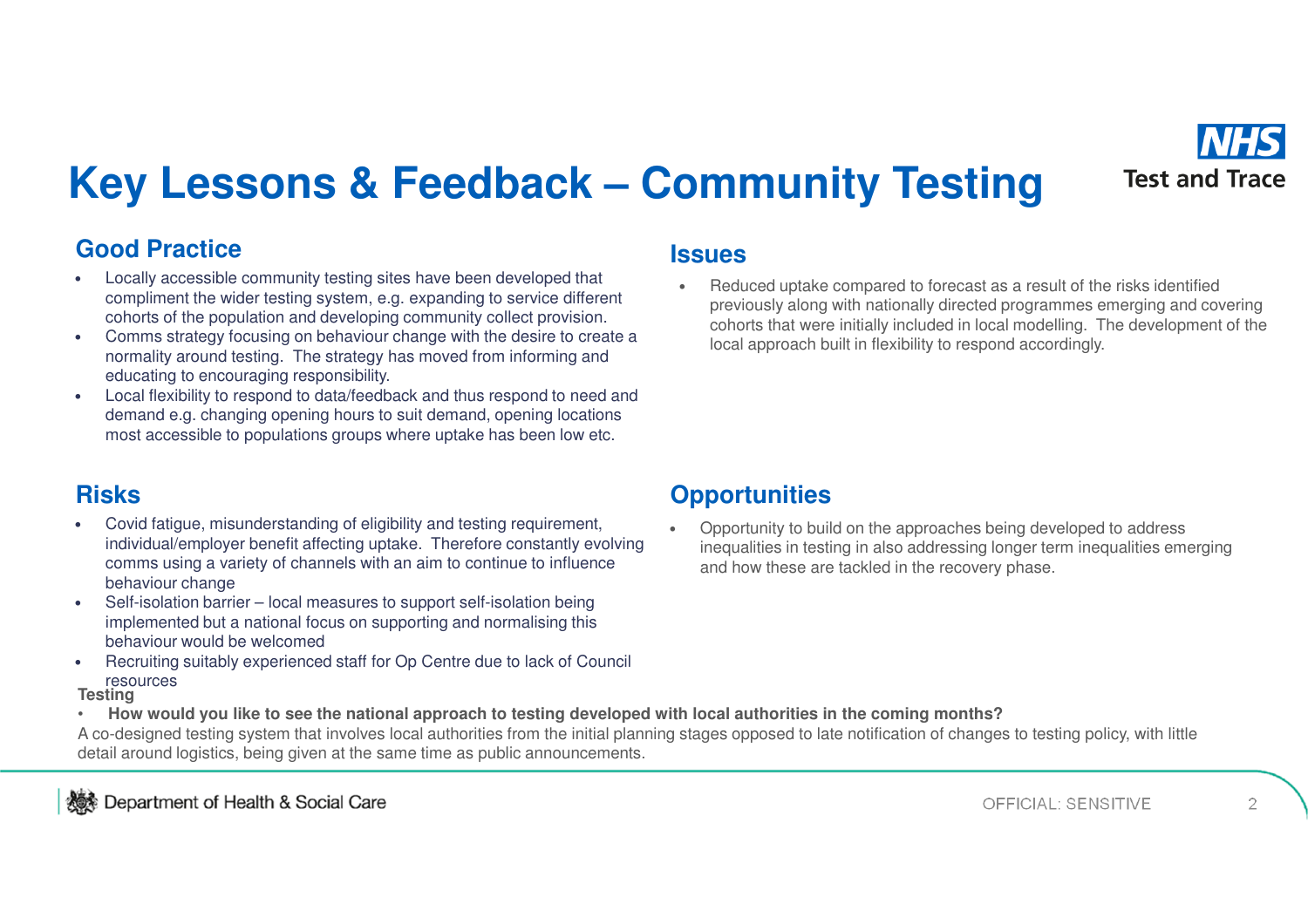

## **Key Lessons & Feedback – Contact tracing and enhanced contact tracing**

### **Good Practice**

- • Appropriate resourcing (use of PH trained staff and emergency response officers opposed to general redeployment pool)**Issues**
- • Effective local reporting tool established which quickly identifies duplicate calls
- •Local authority Berkshire network team established to share best practice

### **Risks**

- •Decline in public support and engagement due to covid fatigue
- That contact tracing becomes an isolated service that doesn't clearly link into •the rest of our covid response

- •Has been difficult to increase successful completion rate past 40%
- Different interpretations of final case marking in CTAS across all authorities•
- • Difficult to transfer to live cases directly in CTAS due to the differences in download format between Power BI and CTAS
- Inconsistency of case numbers makes resourcing effectively a challenge •
- Not always clear how to effectively incorporate Enhanced contact tracing into •the current contact tracing provision
- ITS system is a welcomed development especially with the many wonderful functions it promises to bring to make the management of LCT efficient, the long delay (May at the earliest) until it is rolled is challenging.

### **Opportunities**

- •Accessing of live cases in CTAS
- Using Power BI to make isolation calls before the tracing journey begins•

#### **Contact tracing**

 **How is the balance between national / regional and local responsibilities working from your perspective?**•Case numbers are so low at the moment that it is difficult to assess, but no major issues at present

- •**Are there wider functions where national support can be offered, to free up time for contact tracing (including Enhanced Contact Tracing)?**
- • **How can we support you further to develop Enhanced Contact Tracing?**Clearer explanations on how best to link ECT into a local contact tracing service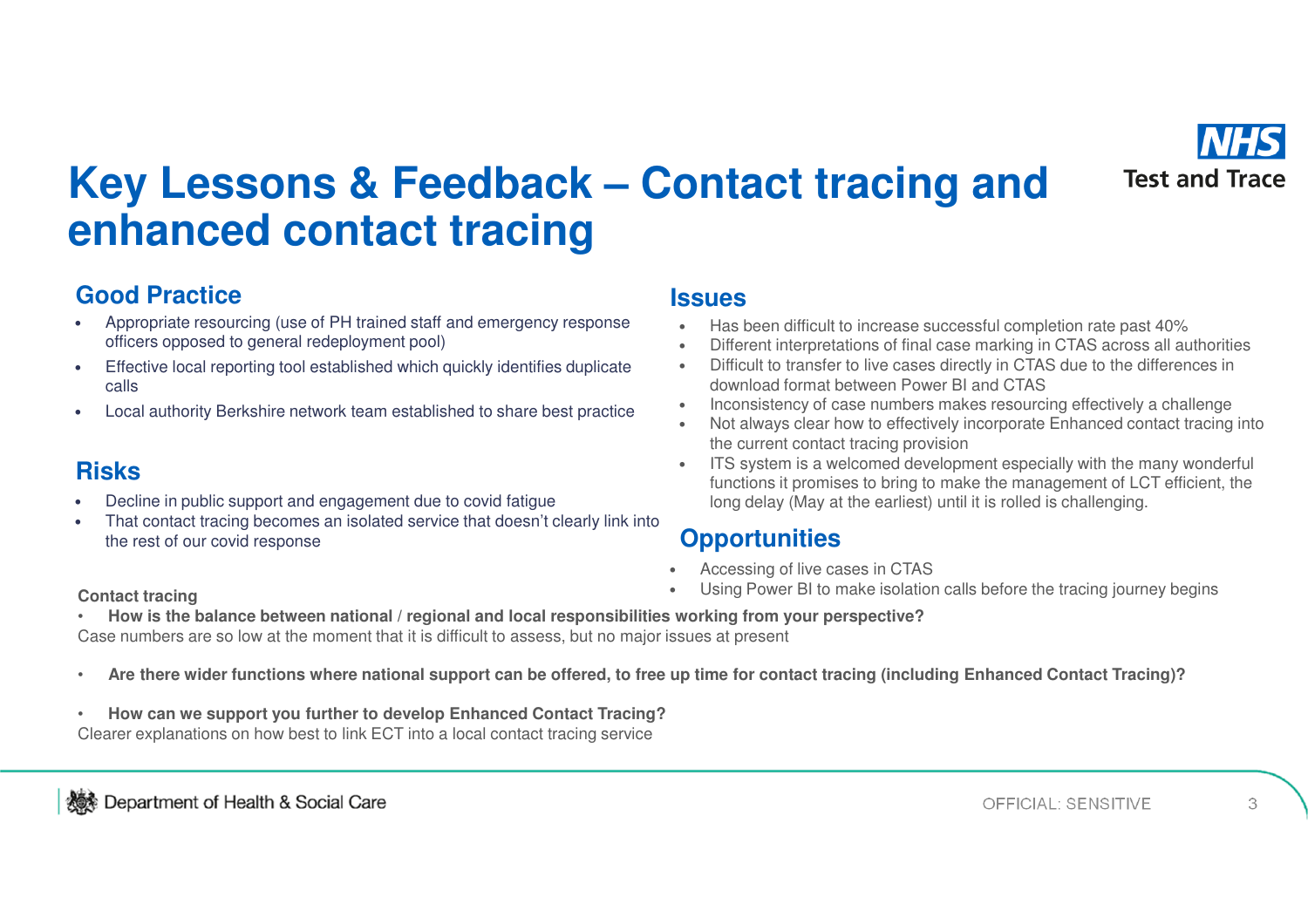

## Key Lessons & Feedback – Support for self**isolation**

#### **Good Practice**

- Good Practice<br>• Volunteer involvement in offering support to those who are having to self-<br>Misinfo isolate, e.g. delivering groceries and prescriptions
- •Evolving communication messages and methods to address Covid fatigue.

 Misinformation and misunderstanding is a major issue as English is •not a first language for many residents and there is around 15% digital poverty

#### **Risks**

•**Risks**<br>• National and local discretionary payments aren't sufficient or the cohorts **Opportunities** eligible for these grants are too narrow and therefore individuals who are financially disadvantaged by self-isolation will not do so.

•Ongoing vigilance for opportunities

#### **Self-isolation**

 **What further national action would be beneficial?**  •

This is a major barrier to the uptake of testing and the key intervention that prevents further transmission, therefore national focus is needed on behavioural insight and normalising this behaviour through messaging and addressing the barriers through the support available (grants etc).

 **Is there more that could be done to ensure payments from the main or discretionary scheme could be made more rapidly and the eligibility**  •**criteria is widened?**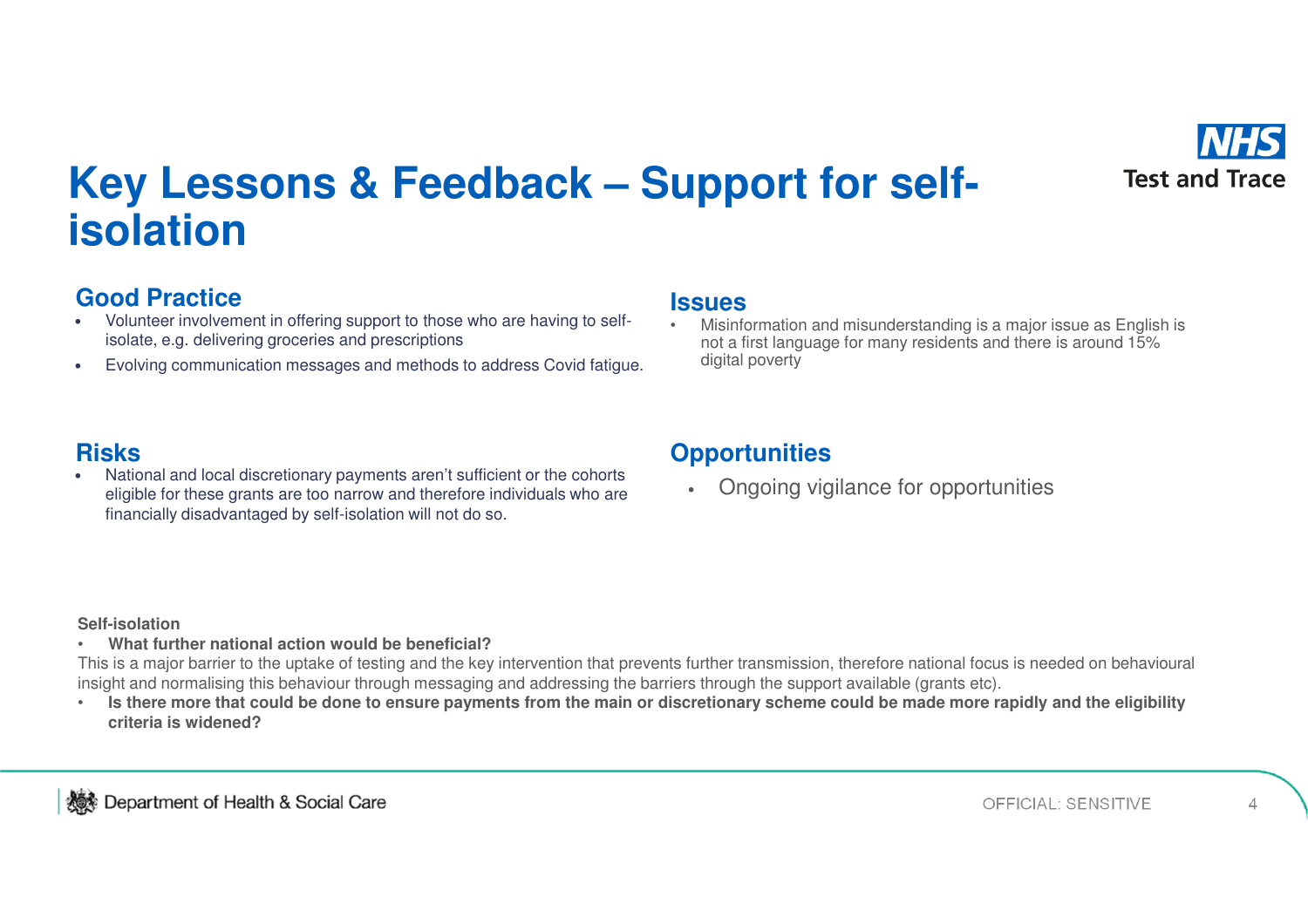

## **Key Lessons & Feedback – Outbreak management Test and Trace**

#### **Good Practice**

- •GOOG P**ractice**<br>• Local relationships between Local Authority Covid leads, Public Health **ISSUES** teams, Environmental Health, and PHE HPTs have been strengthened and are well rehearsed in responding to outbreaks.
- • Communication of notification of cases across the local system enables swift response to emerging outbreaks and clusters.
- •Swift, factual, reactive comms to address concerns raised on social media

#### **Risks**

•**Risks**<br>• As subject matter experts, heavily involved in the outbreak response return The local relations to BAU activities, the pressure on the system to respond to infrequent outbreaks will increase. Flexibility and prioritisation of Covid response locally will mitigate this to a certain degree.

- Lack of information sharing with LA on outbreaks detected through national testing programmes, e.g. Deloittes
- DfE helpline support heavily scripted and unable to respond to specific enquiries
- National control meant a reduced flexibility for a locally tailored approachdemography of Slough very different to other Boroughs in the County

• The local relationships and communication routes developed and rehearsed will benefit outbreak management and local health protection response in the future.

**Outbreak management and VOC**

 **Do you have sufficient surge capacity locally to respond to outbreaks, including of a VOC? What further support would you like from**  •**regional/national teams?** 

Local capacity has been identified locally through local volunteers to support the delivery of a surge testing plan in response to a VOC. More broadly there is flexibility with the Local Authority to support the local outbreak response as we move through a more uncertain time towards recovery.

•**Do you know what surge support is available and how to activate it?** 

A comprehensive surge testing plan has been developed with a clear process on how surge capacity will be stood up locally in response to a VOC.

5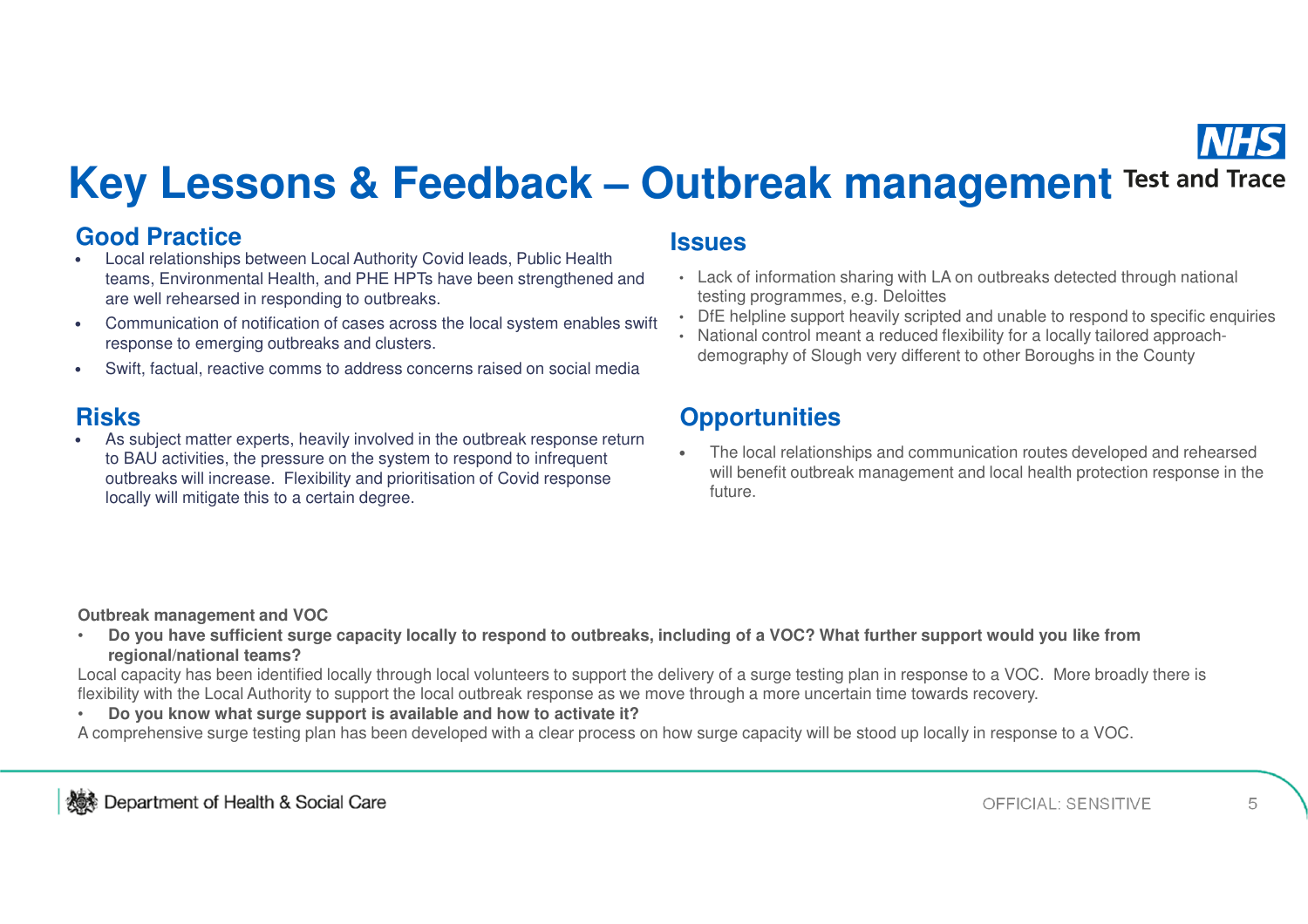

## **Key Lessons & Feedback – Surveillance**

#### **Good Practice**

• Daily updates and deep dives of data by shared intel team enabled more agility in responding to outbreaks and upticks

#### **Risks**

• Lack of sharing of vaccination data from National can mean vaccine hesitancy work is not targeted effectively and cannot be evaluated.

### **Issues**

•Ongoing vigilance for any issues or potential issues

### **Opportunities**

•Ongoing vigilance for any new opportunities

#### **Surveillance**

- Are you making use of waste water analysis? Have you seen the new data from the NHS COVID-19 app?•
- •Is there more data or more frequent data that you would find useful?
- •Is Intell sharing adequate, including between neighbouring LAs, and how could it be developed further?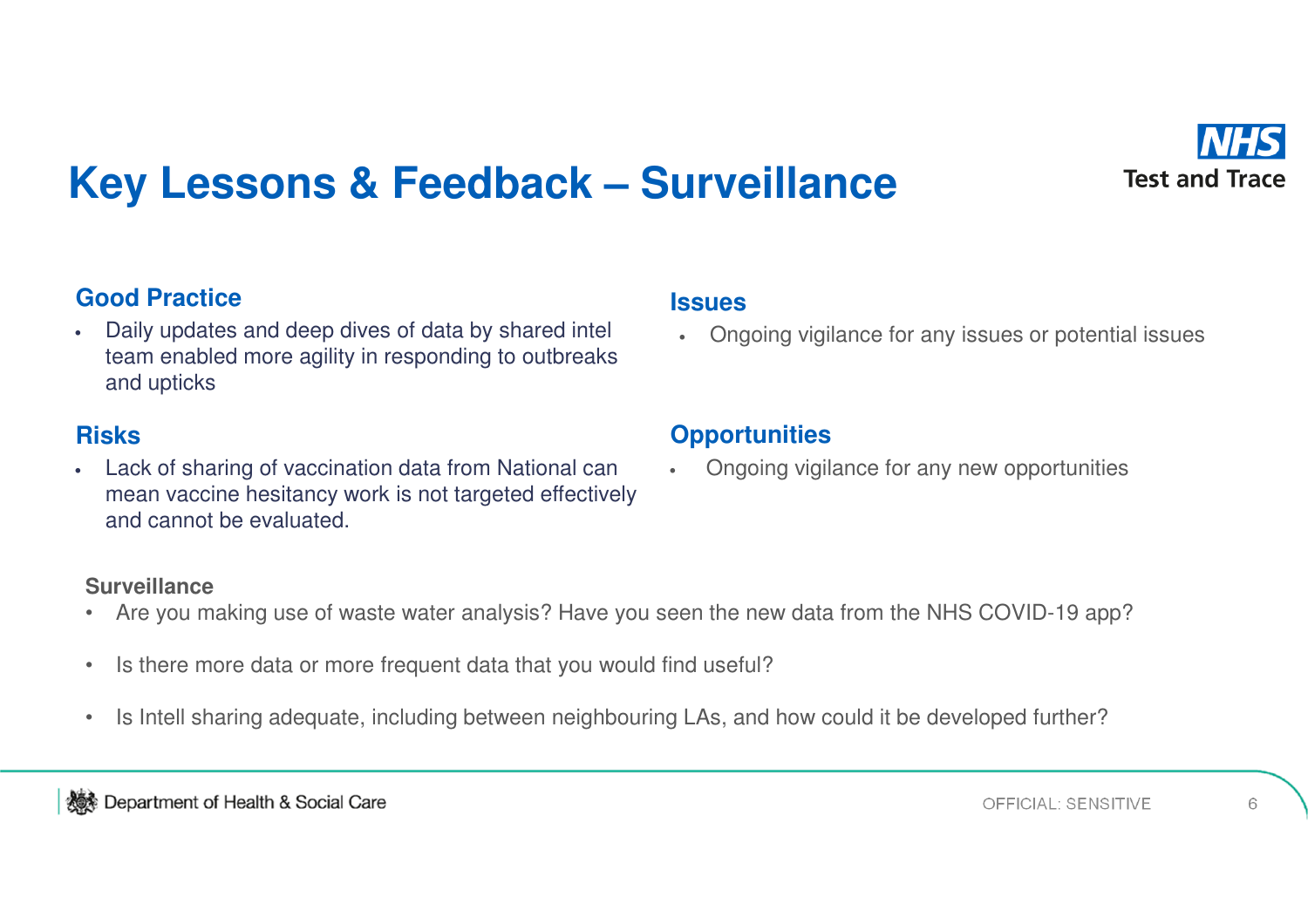

## **Key Lessons & Feedback – Action on enduring transmission**

### **Good Practice**

• Ongoing vigilance for how Slough can contribute or find out about good practice

#### **Risks**

•Ongoing vigilance for any new or potential risks

### **Issues**

•Ongoing vigilance for any issues

### **Opportunities**

• Ongoing vigilance for any opportunities

#### **Enduring transmission**

- Are the existing support offers available being used to optimum level?•
- What are the issues that are contributing to this and how in your view could they be resolved?•
- If you have enduring transmission, what additional support do you need from Test and Trace to address this?•
- •Would an increased level of contact help this and how would you see that being deployed?
- •How do you assure that your approach to enduring transmission remains viable?

#### **Cross Boundary Working**

 How does the system response reflect cross boundary activities?•

**Social Care** Separtment of Health & Social Care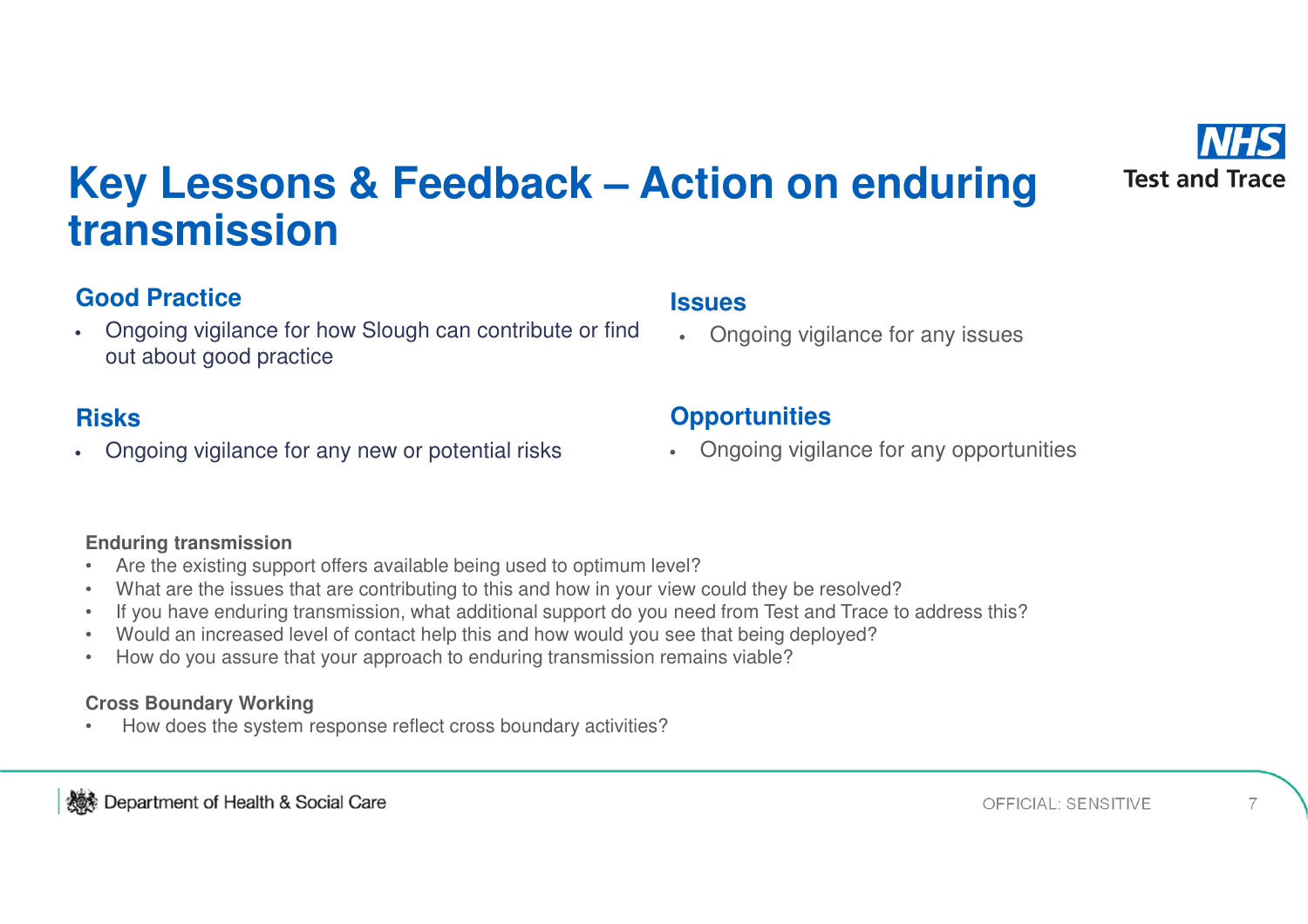

## Key Lessons & Feedback – Ongoing role of Non-**Pharmaceutical Interventions (NPIs)**

#### **Good Practice**

•**Good Practice**<br>• Continually evolving wider communications strategy that addresses all NPIs **SUCS** and focuses on behaviour change with the desire to create a new normal. The strategy has moved from informing and educating to encouraging responsibility.

• Difficulty with pandemic fatigue and complacency with the ongoing pandemic and then misconceptions around vaccinations.

### **Risks**

•**Risks**<br>• Covid fatigue and the emergence from lock down will see people relaxing all **Opportunities** NPIs/behaviour, leading to increased transmission and thus rates. Locally we will continue to promote and enforce NPIs throughout the easing of lockdown. National messaging needs to support local efforts.

•Ongoing vigilance for any opportunities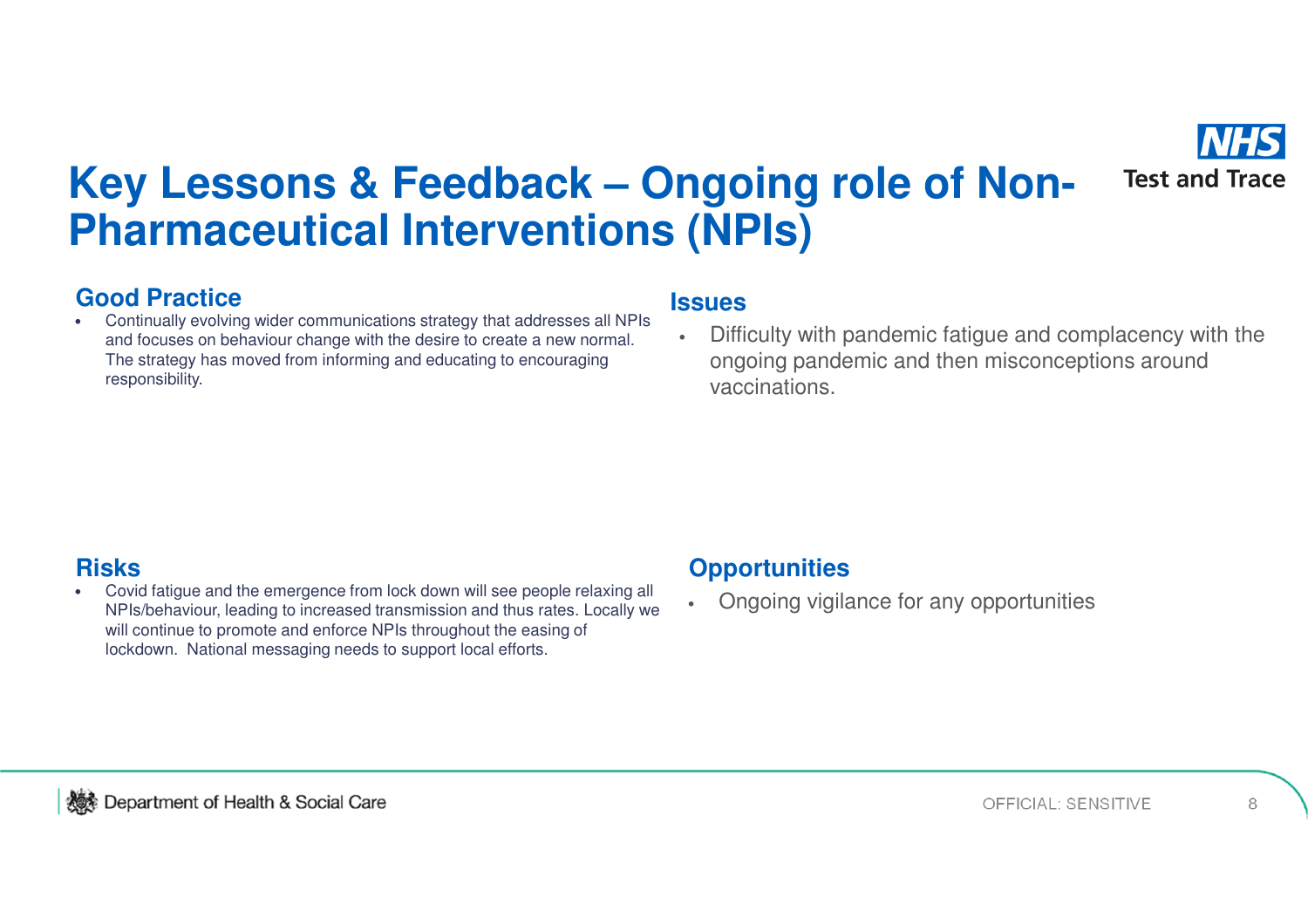

## **Key Lessons & Feedback – Interface with vaccines Test and Trace roll out**

#### **Good Practice**

• Huge good will and support from all partners that's has included provision of volunteers, sourcing accessible local community venues – large and small, linking with local communities to facilitate a dialogue and increase uptake, provision of transportation to increase accessibility, security assessments, managing lists for vaccinations and traffic management.**Issues**

### **Risks**

• As the decrease in transmission and restrictions lift people may not come back for second vaccine. Communication and ease of access for second dose remains a key focus for the programme.

- •Supply – both increase and decrease
- •Data sharing
- Managing expectations of people/groups who are not yet eligible •

### **Opportunities**

- • To build on the learning from this programme to increase uptake in other screening and immunisation programmes.
- To build of the partnerships forged by this programme to benefit wider health •and wellbeing outcomes.

#### **Vaccines**

- **What has worked best in your efforts to improve vaccine uptake locally?** Local partnerships and good will on the ground to those closest to local communities •
- • **What could be done to further support your efforts?** Thinking about volunteers going forwards as restrictions and furlow ends and that cohort of 60 + who will be vaccinated by then and whether they can support instead. Support with planning for ongoing covid/flu campaigns
- **Are there any areas or communities who are finding the vaccine particularly hard to access?** Would any further national work help to support you as you •work with those communities? We are starting to systematically review the uptake data to understand which local population groups are underrepresented. Supporting that are emerging local strategies to address inequalities. Publication/dissemination of nationally available evidence around vaccine inequalities and behavioural insights is helpful in further informing local action plans.
- **Are there links to asymptomatic testing and the road out of lockdown which need to be clearer/better supported?** National comms to support our local •comms which is trying to dovetail the two messages and dispel myths (don't need to be tested if you've been vaccinated etc.)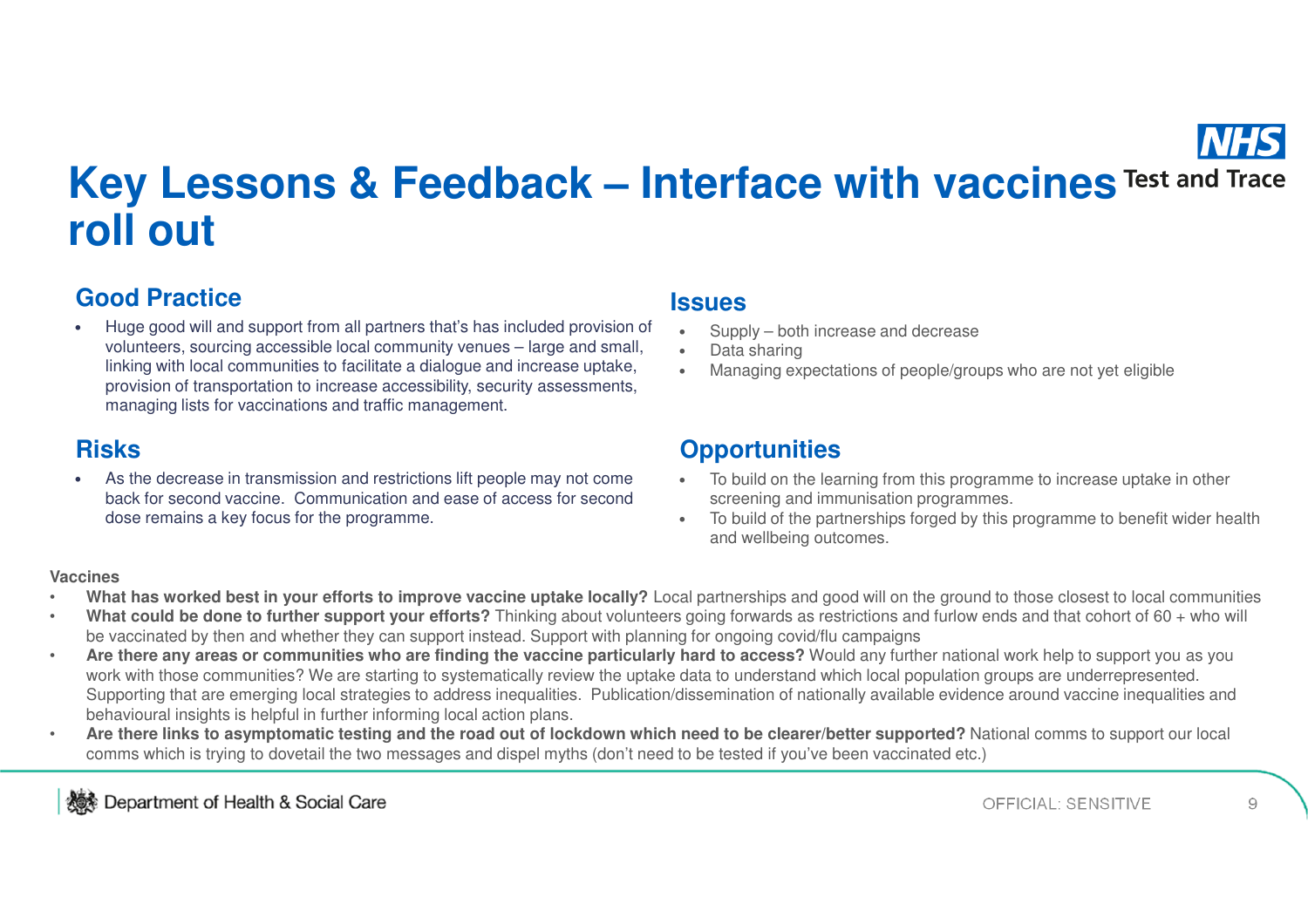

## **Key Lessons & Feedback – Assurance and activities to enable 'living with COVID'**

#### **Good Practice**

• Ongoing vigilance for any ways Slough can demonstrate or implement good practice

#### **Issues**

•Ongoing vigilance for any issues

#### **Risks**

•Ongoing vigilance for any new or potential risks

#### **Opportunities**

• Ongoing vigilance for any opportunities

**Questions on next slide**